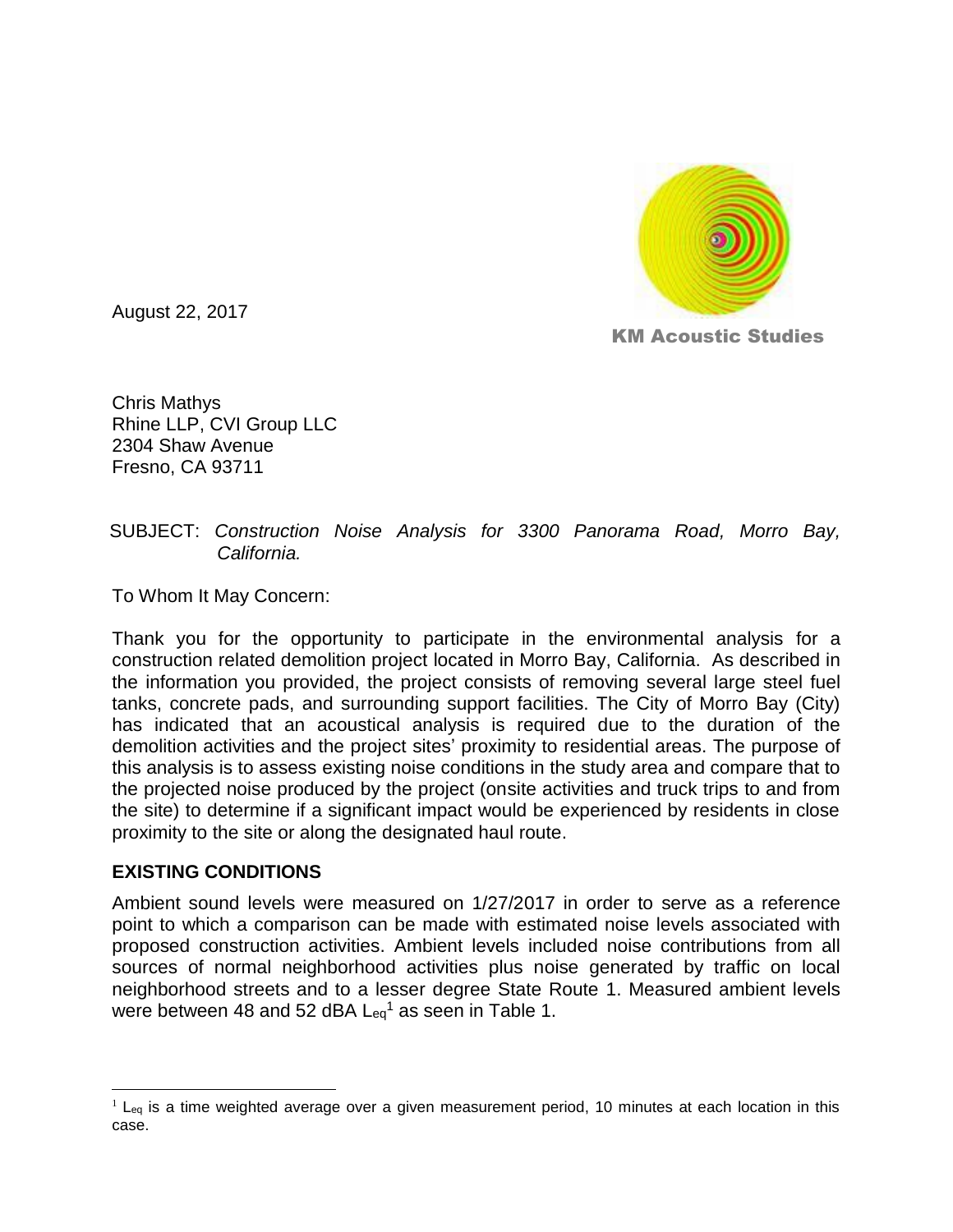| Monitoring | Noise Level |
|------------|-------------|
| Location   | dBA Leq     |
|            | 48          |
|            | 50          |
|            | 52          |
|            | 52          |
|            |             |

Refer to Figure 1 for Monitoring Locations

### **EVALUATION METHODOLGY**

In some planning jurisdictions there are guidelines established in order to help evaluate construction noise, and perhaps thresholds established defining overall maximum acceptable noise levels (L<sub>max</sub>) or acceptable time averaged hourly levels (Leq(h)) during construction activities. However, the City's General Plan Noise Element does not address construction related noise nor do any of the City's community noise ordinances that were referenced.

Often used for long range planning purposes, the Community Noise Equivalent Level (CNEL) or Day-Night Average Sound Level (L<sub>dn</sub>) methodologies would not be good evaluation techniques in this case because either metric is a 24-hour time-averaged exposure level, adjusted with various penalties assigned for evening and or night operations. Since there will not be evening (7-10 PM) or night (7 PM to 7 AM) activities at the site, a more relevant evaluation technique should be used. The Federal Highway Administration (FHWA) and California Department of Transportation (Caltrans) use the hourly average noise level, Leq(h), in assessing construction related noise in their environmental documents. Consistent with those agencies, L<sub>eq(h)</sub> was used in quantifying estimated hourly noise levels for this project.

Construction noise evaluation can vary considerably in terms of scope and desired outcome and can broadly be categorized as follows:

- No criteria specified;
- Qualitative criteria, "Noise levels shall not cause a disturbance";
- Relative criteria, "Noise levels shall not exceed ambient noise levels by more than x dB";
- Absolute criteria, "Maximum noise levels shall not exceed x dB"; and
- Criteria containing a combination absolute and relative noise level limits.

For this project, because it is in a relatively quiet residential area, and projected to last for up to three months, I would suggest a maximum not to exceed level of +25 dBA Leq(h) over baseline, with an average level of up to +20 dBA Leq(h) as acceptable for day to day operations at the project site over baseline conditions.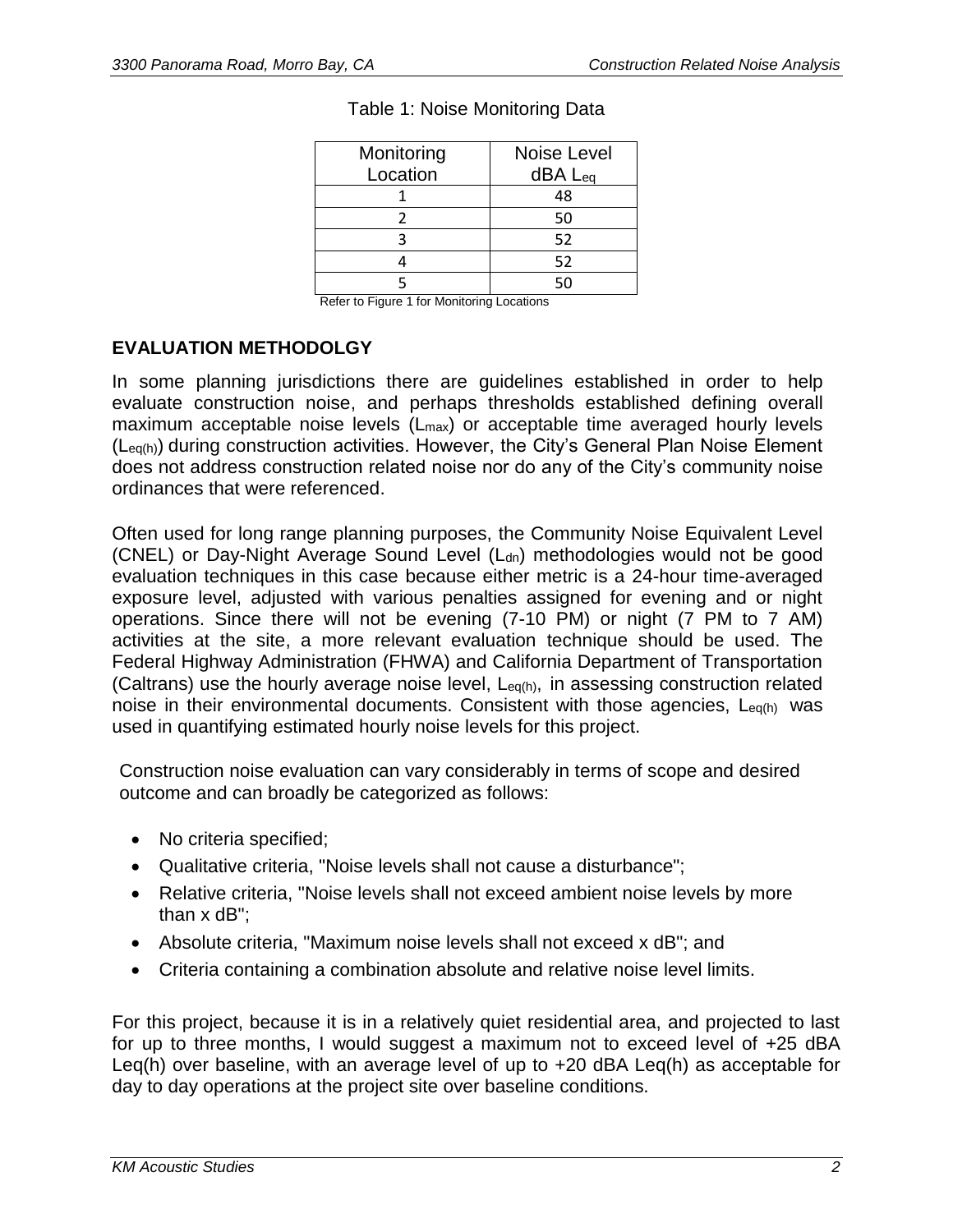Due to the complexity associated with quantifying construction noise at the project site because of all the different types of activities, potential operation of several large and small pieces of equipment at a time, how equipment might be grouped, equipment operating locations within the site with respect to varying distances from sensitive receptor locations, time based usage factors of equipment, existing shielding provided by buildings and berms, varying topography, etc., the FHWA Roadway Construction Noise Model (RCNM) was utilized in this evaluation. The program enables the calculation of construction noise levels in more detail than manual methods while avoiding the need to collect extensive amounts of project-specific input data. Using the RCNM, predicted noise levels can be evaluated at any distance from the project site using specific user inputs.

### **MODELING RESULTS**

Mobile equipment such as dozers, excavators, loaders, etc., operate in a cyclic fashion in which a period of full power is followed by a period of reduced power, causing a difference in perceived noise levels over time. Other equipment such as generators and compressors, considered to be stationary when operating, typically don't have different noise levels that vary over time, rather they produce sound at a steady state.

As described, the tank removal portion of the project will have 1 excavator operating most of the time. Contractor anticipates using two excavators occasionally. Contractor will only have two heavy equipment operators on site at a time, so only two machines would be operating occasionally together, with the potential addition of a water truck. The following equipment list anticipated to be used on the project was supplied by the contractor:

- Liebherr 934 demolition with a rotating shear
- Linkbelt 350 with rotating s hear by genesis, gxp 660
- Linkbelt 290lx with grapple
- Bobcat t190
- Late model water truck, 2500 gallons
- John Deere 50 mini excavator
- John Deere 544 loader
- 10-wheel dump trucks

A busy day of the tank removal portion of the project was simulated with the default equipment type being selected in the RCNM with 2 excavators, 2 dump trucks, a generator, and a compressor all operating within the site at the same time. The excavators and dump trucks were placed near the tanks, and the stationary equipment was modeled at 50' from a residence. The RCNM predicted that an average hourly level of approximately 69 dBA could reasonably be expected under these inputs for the closest receptor. For noise monitoring location #1 (refer to Figure 1), this would mean up to a 20 decibel increase over ambient levels, well within the 25 decibel increase suggested earlier.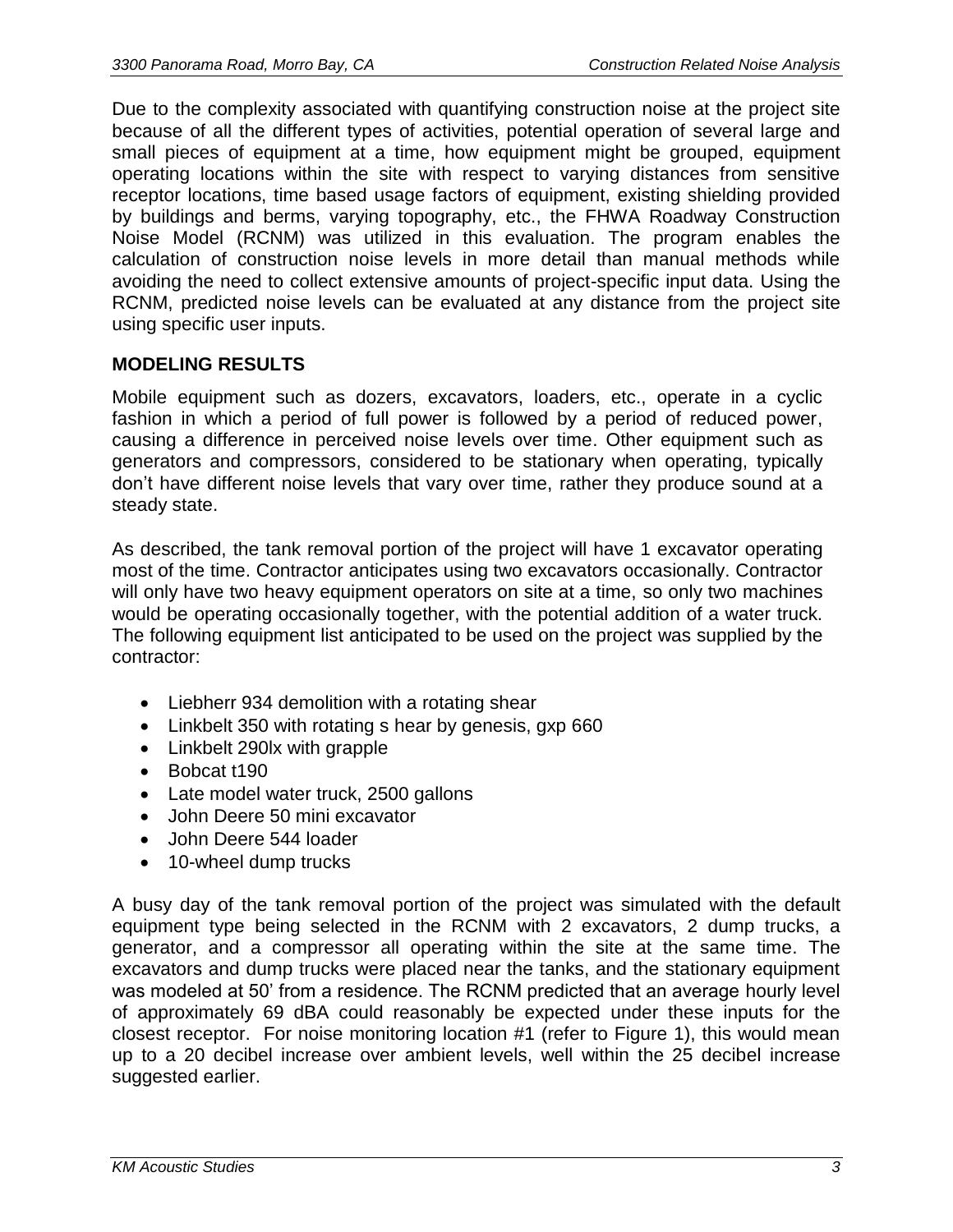Keep in mind that any number of predictions could be made by changing equipment types, distance to receptor location, grouping of equipment, etc., and that the above analysis was considered very conservative because it is highly unlikely that both a high power generator and compressor would ever be operating in unison that close to someone's house with all the other things happening at the same within the site. Fifty feet was considered to be the closest distance at which a residence would be located to the project boundary, and thus the most potentially impacted.

Truck traffic is also of small concern in that there will be infrequent times where haul in/out of equipment and haul out of demolition debris will generate up to 20 truck trips per day. This level of truck trip activity would be considered infrequent and only expected to occur for several days during the project. Averaged out over the course of a typical 8 hour work day, 2-3 trips an hour would not be considered a significant increase through the residential area adjacent to the designated hail route given the short-term nature of the project.

For the concrete pad and soil / misc. debris removal portions of the project, the contractor anticipates using an excavator with a hydraulic breaker ram to bust up the concrete, with two other excavators with thumb attachments to stockpile and loadout trucks. There will also be truck trips generated by this portion of the project to haul out dirt and misc. debris similar to the tank removal portion of the project. This portion of the project is only expected to last approximately 2 weeks. Equipment expected to be used includes:

- Cat Excavator 336
- Cat Excavator 330
- Cat Excavator 328
- Bobcat t190
- Late model water truck, 2500 gallons
- John Deere 544 loader
- 10-wheel dump trucks
- Two Peterbuilt end dumps

The RCNM modeling prediction for this portion of the project included two excavators, a hydraulic breaker ram, and two dump trucks. Again, it is highly unlikely that all this equipment would be grouped closely together and operating at the same time within the site. Nonetheless, this was considered a conservative analysis and the model predicted roughly 62 dBA Leq at a receptor distance of 200 feet under the above user inputs. As with the tank removal, any number of predictions could be made by changing equipment types and distances to sensitive receptor locations.

# **SUGGESTED NOISE MINIMIZING STRATEGIES**

To ensure the project keeps construction noise to a minimum, public outreach, time constraints, noise sensitivity training, and use of equipment regulations can be effective techniques in reducing project related noise, and its perception by receivers. The measures outlined below have been evaluated for effectiveness based on the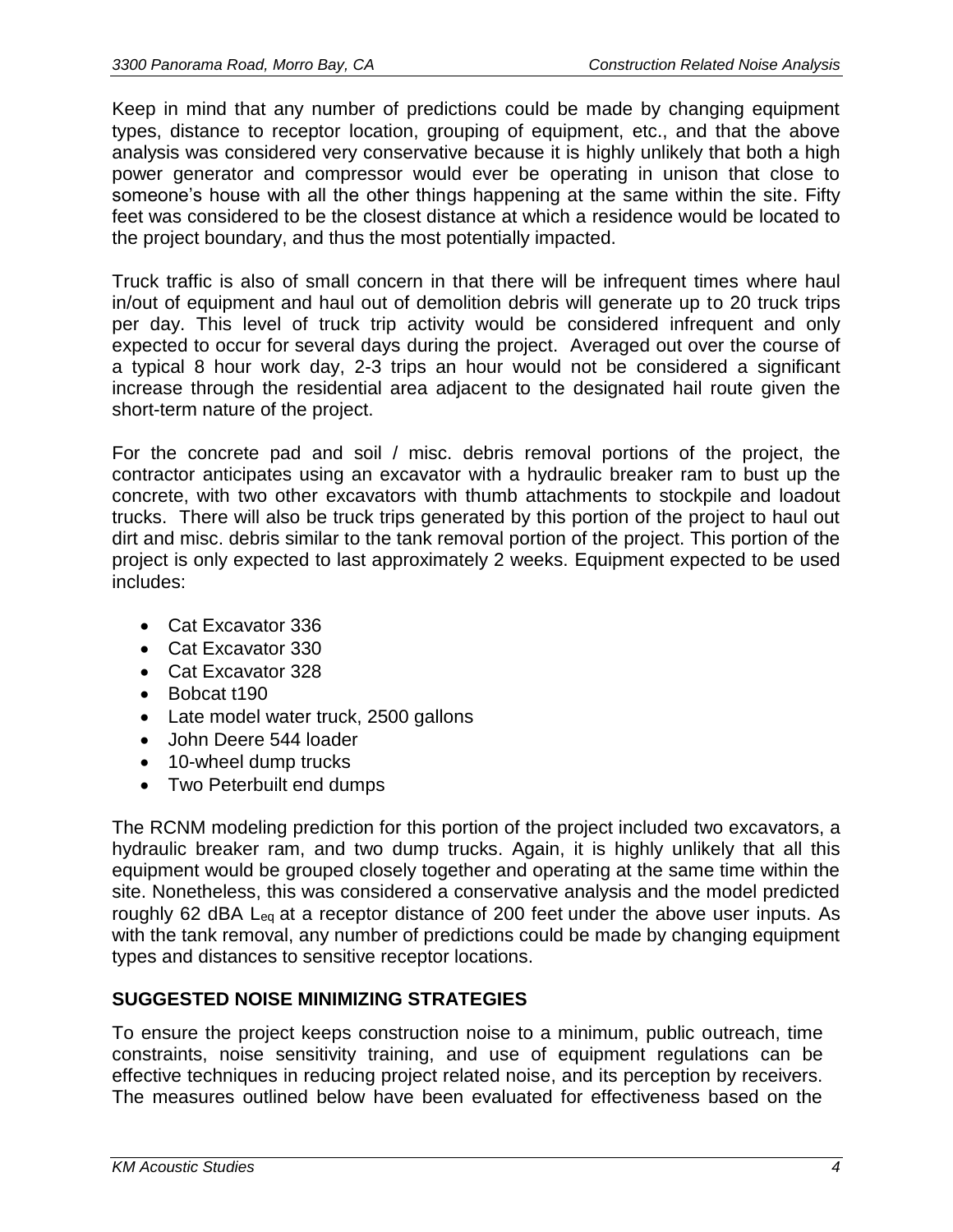short-term nature of the project, the feasibility, ease of implementation, cost, and reasonableness of the measure.

- Develop a public outreach program. An effective public information program provides a mechanism for notifying adjacent residents of the project. Describe what the project is, how long it will be, daily hours, haul routes, etc., best accomplished with a postcard or flyer that detail activities in a timeline. Provide a phone number, e-mail, or other way the public can register noise concerns or complaints on the informational mailing. A well informed public will be much more receptive to the project.
- Provide project level onsite worker training given by the foreman in noise sensitivity and noise-specific issues associated with the project including proper equipment operation.
- Use noisy equipment only when necessary and switch off such equipment when not in use.
- Avoid grouping equipment as much as possible.
- As much as possible, use modern equipment (Tier 3 or higher) in proper tune. Newer equipment is generally quieter than old equipment for many reasons.
- Use factory mufflers. Most construction noise originates from the engines due to the air intake and exhaust cycle. Specifying the use of factory installed muffler systems can control much of this engine noise.
- Whenever possible, position stationary noise sources such as generators and compressors as far away as possible from noise sensitive areas. If relatively static equipment such as pumps, generators, compressors, etc. must be located in close proximity to sensitive receptors, utilize existing shielding from the large existing berm and or existing structures and support facilities.
- If necessary, monitor noise levels during construction. If noise complaints are received, provide noise monitoring compliance checks.
- Develop reduced speed limits (15 mph) for trucks travelling to and from the project site through residential areas.

Regardless of the types of noise minimizing strategies employed, successes or failures are ultimately determined by the contractors' adherence to the projects conditions of approval.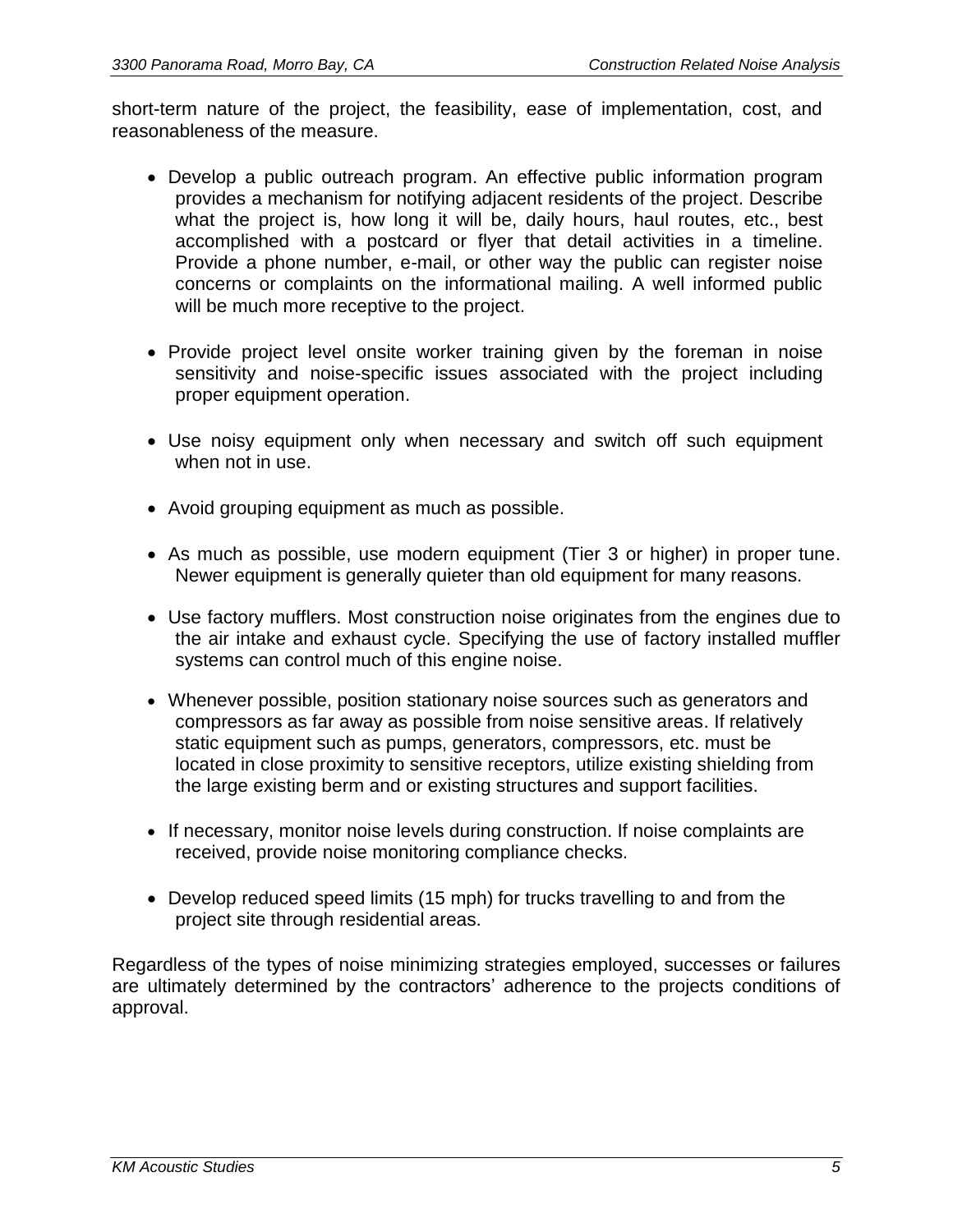# **NOISE MONITORING PLAN DURING CONSTRUCTION**

Noise management during construction shall consist of onsite noise monitoring, a noise disturbance notification process, and a reporting process.

Onsite noise monitoring shall be conducted at a minimum with an ANSI Type 2 precision sound level meter (with windscreen for outdoor use), weighting set to the "A" scale, and the response rate set to slow. Each of the five monitoring locations (refer to Figure 1) shall be measured at least once daily during active demolition activities and the noise level recorded and logged for each location. The noise monitoring reporting log shall include a detailed description of construction activities and intensity at the time of the measurement, monitoring location, wind conditions at time of the measurement, and shall include calibration data of the meter at least once daily. Additionally, the onsite monitor will conduct instantaneous monitoring at specific locations, if it is warranted by a noise complaint.

In accordance with the terms of the projects' condition of approval provided by the City, provide the nearby residents with a means to formally complain about noise disturbances. Create a "Noise Disturbance Register" to track noise disturbance claims. Develop a notification form for residents to use to formally log complaints. A copy of the Noise Disturbance Notification shall be made available at the City Community Development Department building, or will be sent to residents upon request. Additionally, provide and or post at the job site trailer the name and number of the onsite noise monitor to receive complaints.

Noise disturbance incidents shall be investigated on a case-by-case basis. Responses to a noise disturbance claim will be based on the nature of the claim and may include (but are not limited to):

- Onsite monitor will record the noise disturbance claim in the Noise Disturbance Register and will notify the complainant that the claim has been recorded.
- If warranted, noise monitor will conduct an onsite visit to further investigate the noise disturbance.
- Onsite monitor will attempt to link the identified noise disturbance with a source (a specific event or activity conducted as part of trucking or construction), and will determine what measures may be taken to lessen the noise generation.
- If warranted, conduct a follow-up visit over the duration of the noise generating event to determine whether the noise levels have been sufficiently decreased.

Noise monitoring results shall be summarized and reported on a monthly basis to the City. A summary of the noise complaints recorded over the same time period in the Noise Complaint Registry shall be included with the monitoring results. Based on the results of the monitoring and in discussion with the project applicants representatives on site, additional minimization measures or adaptive noise management strategies will be identified and implemented as required.